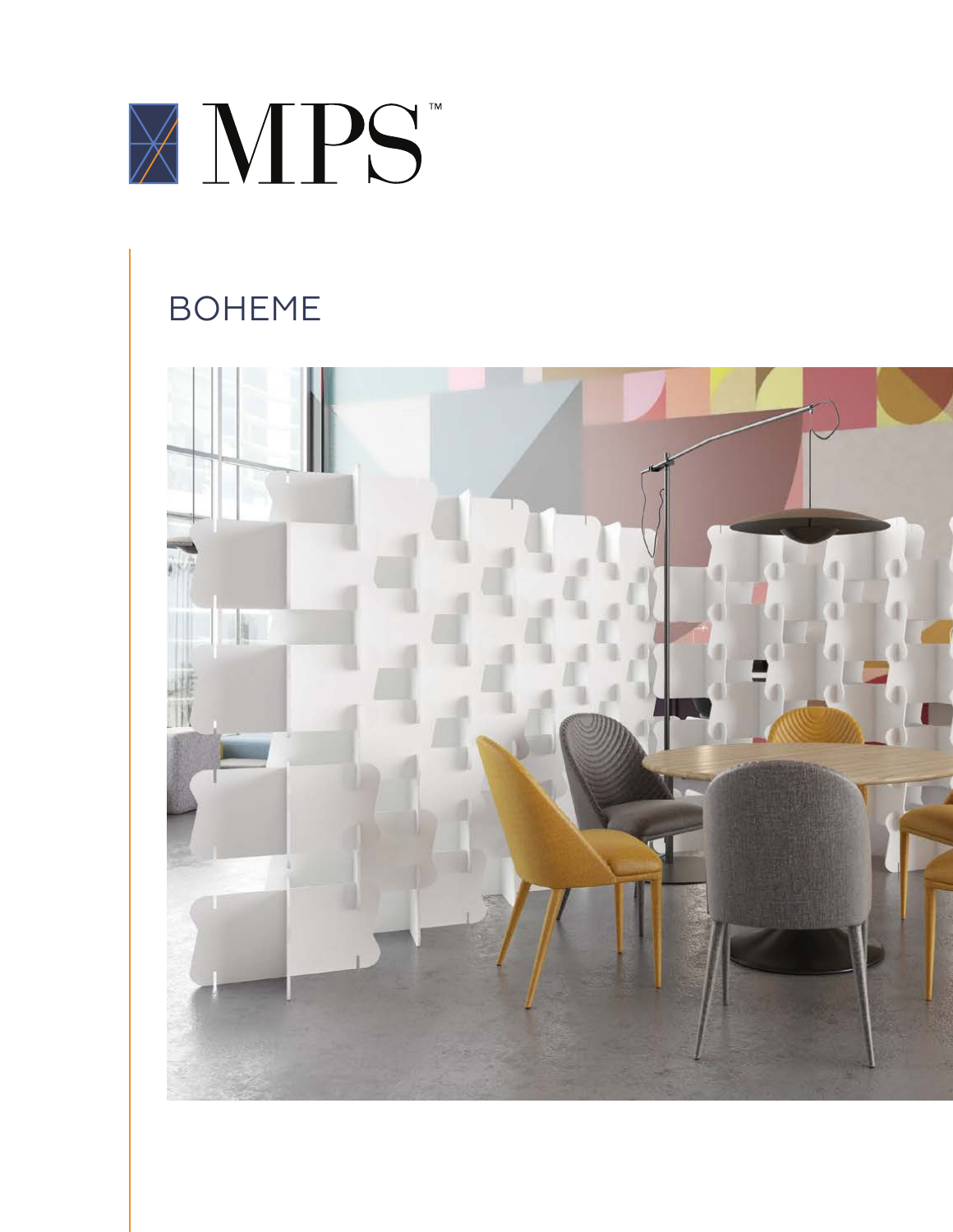

# THE BUILDING BLOCKS OF ACOUSTIC **PRIVACY**

Boheme stackable room dividers are easily configurable, offering beautiful and flexible visual and acoustic privacy to any open space!

Available in 20 colors and one standard dimension:

- 12"Hx24"L
- Custom sizes available.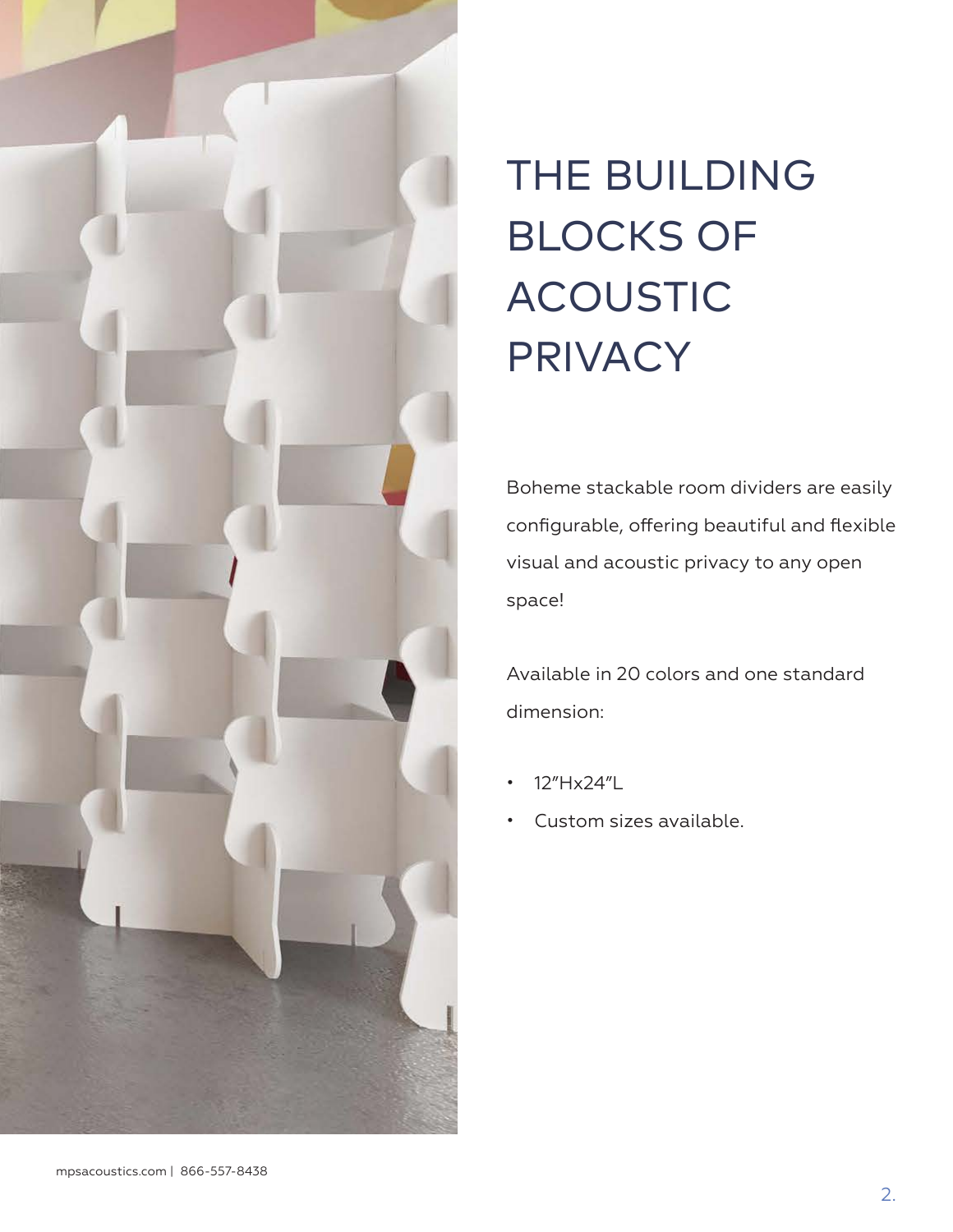### PRODUCT SPECIFICATIONS

- Choose from 20 available colors
- Sound absorption and blocking
- Reduced reverberation and echo
- Easily disinfected and cleaned
- Flexible privacy between individuals and teams
- Easy to install

Custom design and configuration options



Acoustic panel detail



### ELEVATION

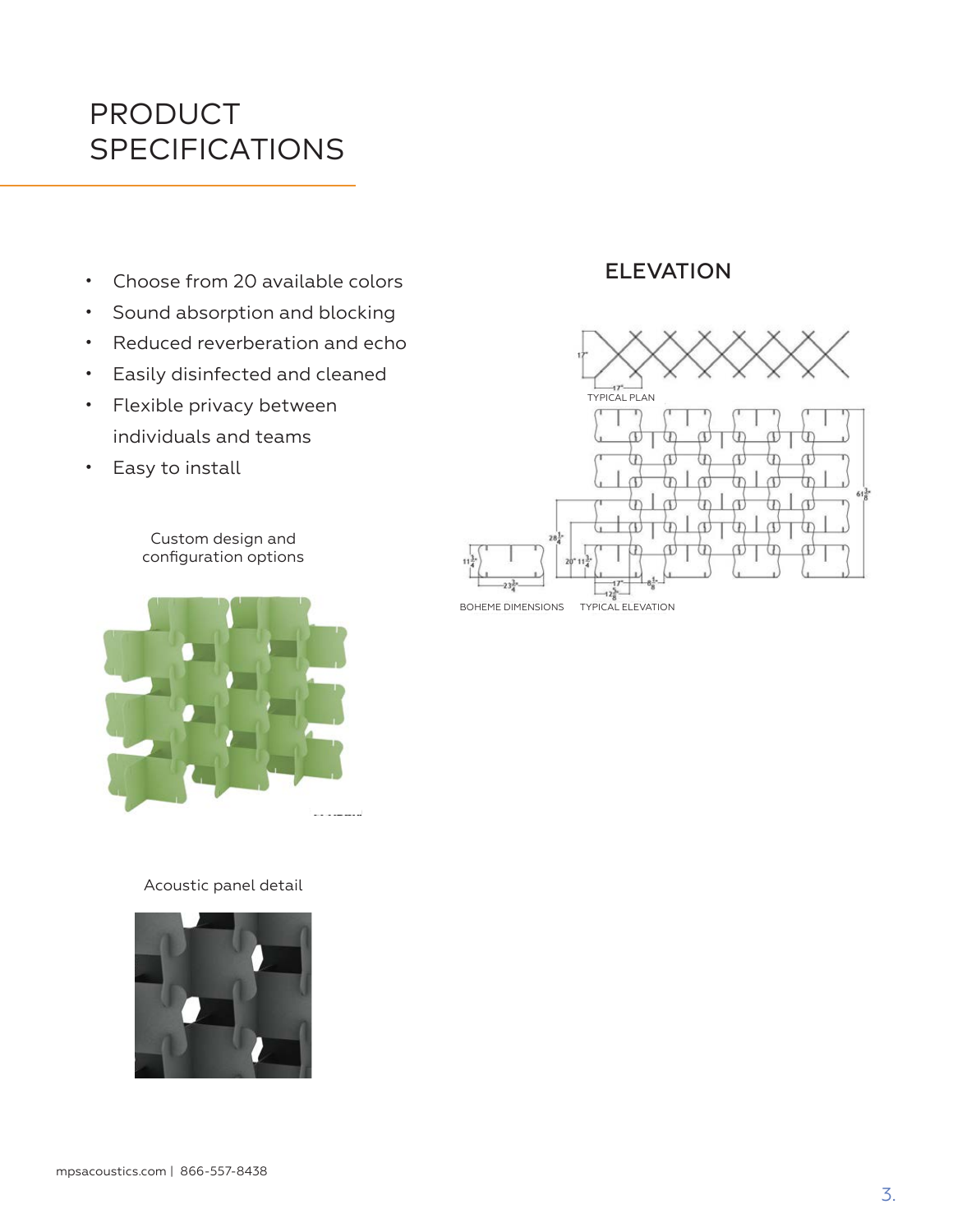

### Boheme comes in 20 standard colors.